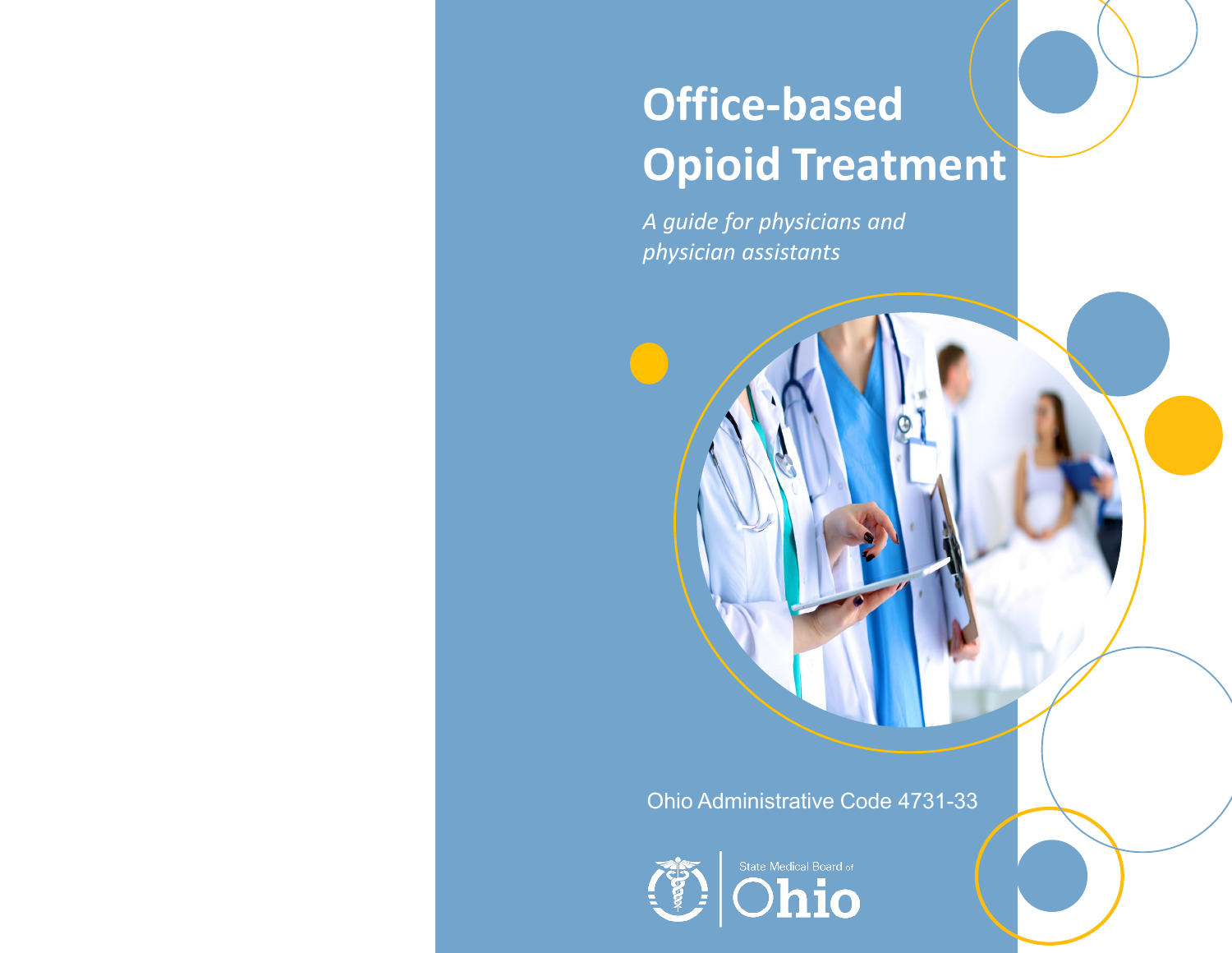

## **General Requirements:**

- 8 hours of Category 1 CME relating to substance abuse and addiction every two years
- Follow the law (such as the DATA 2000 waiver requirements)
- Comply with SAMHSA's treatment improvement protocol https://store.samhsa.gov.
- Comply with the "National Practice Guideline for the Use of Medications in the Treatment of Addiction Involving Opioid Use," approved by the American society of addiction medicine in 2015, available from the website of the American society of addiction medicine at https://www.asam.org/.
- Offer the patient a prescription for a naloxone kit
	- Must include instructions on how to use the kit
		- Upon expiration or use of the old kit, the physician must offer a prescription for a new kit
		- Note the patient's refusal of prescription

#### **Note: PA's can also provide office-based opioid treatment**

#### **Assessment Must Include:**

- A medical and psychiatric history
- A brief mental status exam
- Substance abuse history
- Family history and psychosocial supports
- Physical exam
- Urine drug screen
- Pregnancy test for women of childbearing age and ability
- OARRS check
- HIV testing
- Hepatitis B testing
- Hepatitis C testing
- Consideration of screening for TB and STD's in patients with known risk factors

# **Treatment Plan:**

- Rationale for the selection of the specific drug to be used in treatment. Must provide the patient information about all drugs approved by the FDA for OBOT both orally and in writing, and the communication must be documented in the patient chart.
- Patient education
- Written informed consent from the patient
- Treatment contract signed by the patient
- Random drug screens at least twice per quarter for the first year of treatment; at least once per quarter, thereafter
- A plan for psychosocial treatment (see Behavioral Health Care Requirements on page 3)
- Provider shall determine appropriate frequency of office visits and pill counts
- OARRS checks every 90 days
- Verification of counseling
- Lowest effective dose

| • Physical exam<br>• Urine drug screen<br>• Pregnancy test for women of childbearing age and ability<br>• OARRS check<br>• HIV testing<br>• Hepatitis B testing<br>• Hepatitis C testing                                                                                                    |  |
|---------------------------------------------------------------------------------------------------------------------------------------------------------------------------------------------------------------------------------------------------------------------------------------------|--|
| • Consideration of screening for TB and STD's in patients with<br>known risk factors<br>A physician may rely on prior treatment records for most of the<br>assessment requirements except the tox screen, medical histories,<br>and pregnancy test. If any part of the assessment cannot be |  |
| conducted, the provider shall document the reasons in the medical<br>records.                                                                                                                                                                                                               |  |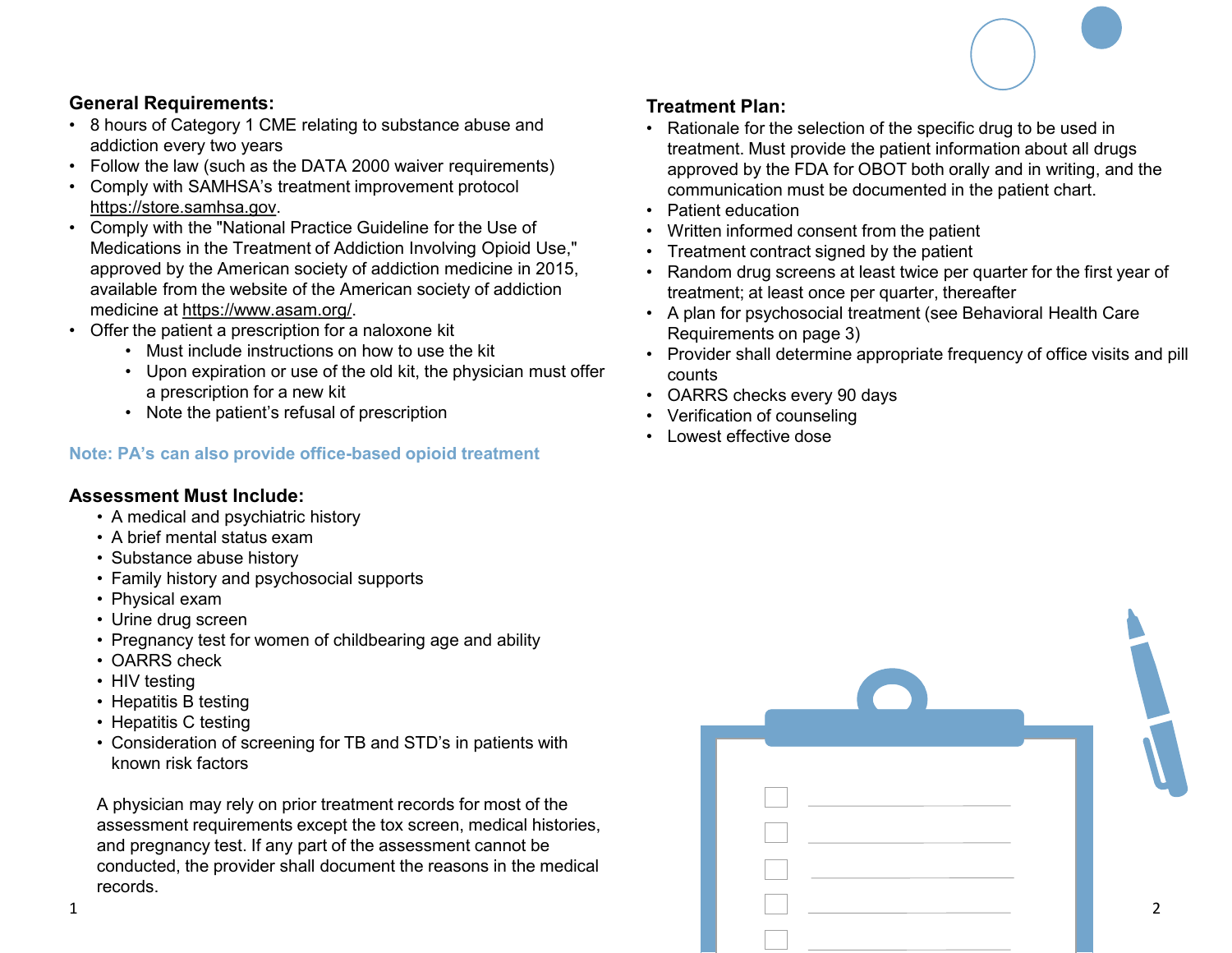### **Behavioral Health Care Requirements:**

- If the provider providing OBOT is a board certified addictionologist, psychiatrist, or board-certified psychiatrist, they may personally provide behavioral health services for addiction and must include, at a minimum:
	- Psychosocial needs assessment
	- Supportive Counseling
	- Links to existing family supports
	- Referral to community services
- Otherwise, referrals must be documented in the patient record and shall include, at a minimum
- Cognitive behavioral treatment
	- Community reinforcement approach
	- Contingency management/motivational incentives
	- Motivational interviewing
	- Behavioral couples counseling

#### **OR**

• Participation in a self-help or 12-step program, three per week for the first year. After the first year, frequency can be determined by provider.

#### **Buprenorphine Requirements:**

- Must comply with the FDA's "Risk Evaluation and Mitigation Strategy" for buprenorphine products https://www.accessdata.fda.gov/scripts/cder/rems/index.cfm.
	-
- Only buprenorphine/naloxone combination products (Suboxone) are to be used except:
	- When a patient is pregnant or breast-feeding
	- When converting a patient from buprenorphine-only product to buprenorphine/naloxone combination product;
	- In formulations other than tablet or film form for indications approved by the FDA
	- For withdrawal management, only when a buprenorphine/naloxone combination product is contraindicated. The contraindication must be documented in the patient record.
- When the patient has an allergy to, or intolerance of, a buprenorphine/ naloxone combination product. Only after explaining to the patient the difference between an allergic reaction and symptoms of opioid withdrawal precipitated by buprenorphine or naloxone, and subsequently documenting discussion in the patient record.
- Provider must document the rationale for prescribed doses exceeding 16mg/day. The physician shall not prescribe a dosage exceeding 24mg/day.

#### **Buprenorphine Induction Phase:**

- Cannot exceed FDA dosage recommendations "except for medically indicated circumstances as documented in the patient chart"
- Physician must see the patient at least once a week

#### **Buprenorphine Stabilization Phase – Oral formulation:**

- During the first ninety days of treatment, the physician shall prescribe no more than a two-week supply of the buprenorphine product containing naloxone.
- Starting with the ninety-first day of treatment and until the completion of twelve months of treatment, the physician must prescribe no more than a thirty-day supply of the buprenorphine product containing naloxone.
- Dosage must be increased in safe and effective increments to achieve the lowest dose that avoids intoxication, withdrawal, or significant drug craving

#### **Buprenorphine Stabilization Phase - Extended-release, injectable, or implanted products:**

- Must be administered by an Ohio licensed health care professional acting in accordance with the scope of the professional license (no unlicensed practice).
- Provider shall comply with any required risk evaluation and mitigation strategy program for the drug
- Provider shall comply with FDA labeling
- Provider shall document rationale for use